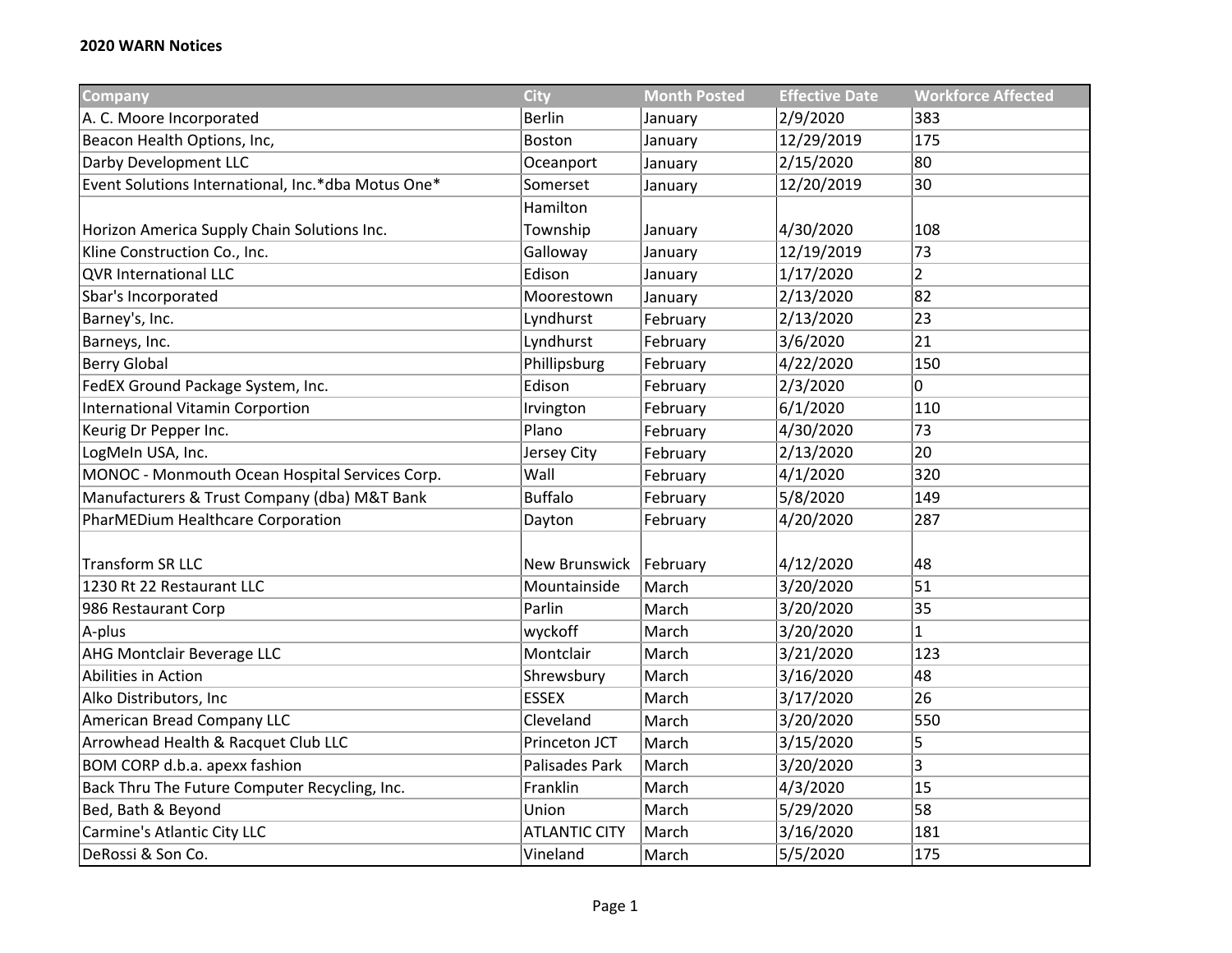| Company                                                      | <b>City</b>         | <b>Month Posted</b> | <b>Effective Date</b> | <b>Workforce Affected</b> |
|--------------------------------------------------------------|---------------------|---------------------|-----------------------|---------------------------|
| Empire International, Ltd.                                   | Secaucus            | March               | 3/15/2020             | 273                       |
| Euromarket Designs, Inc. dba Crate and Barrel and CB2        | Cranbury            | March               | 3/9/2020              | 103                       |
| Garden State Diner                                           | Newark              | March               | 3/17/2020             | $\mathbf{1}$              |
| Imagine Screen Printing & production LLC                     | Dayton              | March               | 3/19/2020             | 25                        |
| Indochino Apparel (US) Inc                                   | Seattle             | March               | 3/25/2020             | 23                        |
|                                                              | <b>UPPER SADDLE</b> |                     |                       |                           |
| <b>JACK DANIELS MOTORS</b>                                   | <b>RIVER</b>        | March               | 3/26/2020             | 101                       |
|                                                              | upper saddle        |                     |                       |                           |
| JACK DANIELS MOTORS INC                                      | River               | March               | 3/31/2020             | 90                        |
|                                                              | upper saddle        |                     |                       |                           |
| JACK DANIELS MOTORS K                                        | River               | March               | 3/31/2020             | 15                        |
|                                                              | <b>UPPER SADDLE</b> |                     |                       |                           |
| <b>JACK DANIELS OF USR</b>                                   | <b>RIVER</b>        | March               | 3/26/2020             | 26                        |
| KNY 26671 LLC dba Cooperative Laundry                        | Kearny              | March               | 3/21/2020             | 102                       |
| Little Servant Sisters St. Joseph's Home Assisted Living and |                     |                     |                       |                           |
| <b>Nursing Center</b>                                        | Woodbridge          | March               | 3/26/2020             | 107                       |
| <b>MACYS</b>                                                 | Woodbridge          | March               | 3/18/2020             | $\mathbf{1}$              |
| My unique thrift                                             | watchung            | March               | 3/21/2020             | 0                         |
| Njswim Florham Park                                          | <b>Brielle</b>      | March               | 3/14/2020             | 19                        |
| Njswim Lakeside, LLC                                         | <b>Brielle</b>      | March               | 3/14/2020             | 21                        |
| Njswim Sparta                                                | <b>Brielle</b>      | March               | 3/14/2020             | 18                        |
| Njswim Warren, LLC                                           | <b>Brielle</b>      | March               | 3/14/2020             | 16                        |
| OTTO HOME GOODS INC.                                         | saddle brook        | March               | 3/20/2020             | $\mathbf{1}$              |
| Paper Source                                                 | Summit              | March               | 3/29/2020             | 0                         |
| Pendry Natirar LLC                                           | Peapack             | March               | 3/27/2020             | 122                       |
| Prestige Maintenance USA, LP                                 | Plano               | March               | 3/19/2020             | 49                        |
| Quixote Studios, LLC                                         | Carlstadt           | March               | 3/20/2020             | 3                         |
| <b>R&amp;R AUTO GROUP</b>                                    | Pitman              | March               | 3/18/2020             | $\overline{2}$            |
| Sheppard Bus Service, Inc                                    | Bridgeton           | March               | 3/19/2020             | 672                       |
|                                                              |                     |                     |                       |                           |
| Squeezed                                                     | East Rutherford     | March               | 3/9/2020              | 0                         |
|                                                              | Egg Harbor          |                     |                       |                           |
| Stockton University compass group                            | Township            | March               | 3/11/2020             | 4                         |
| Sunoco                                                       | Bloomfield          | March               | 3/18/2020             | $\mathbf{1}$              |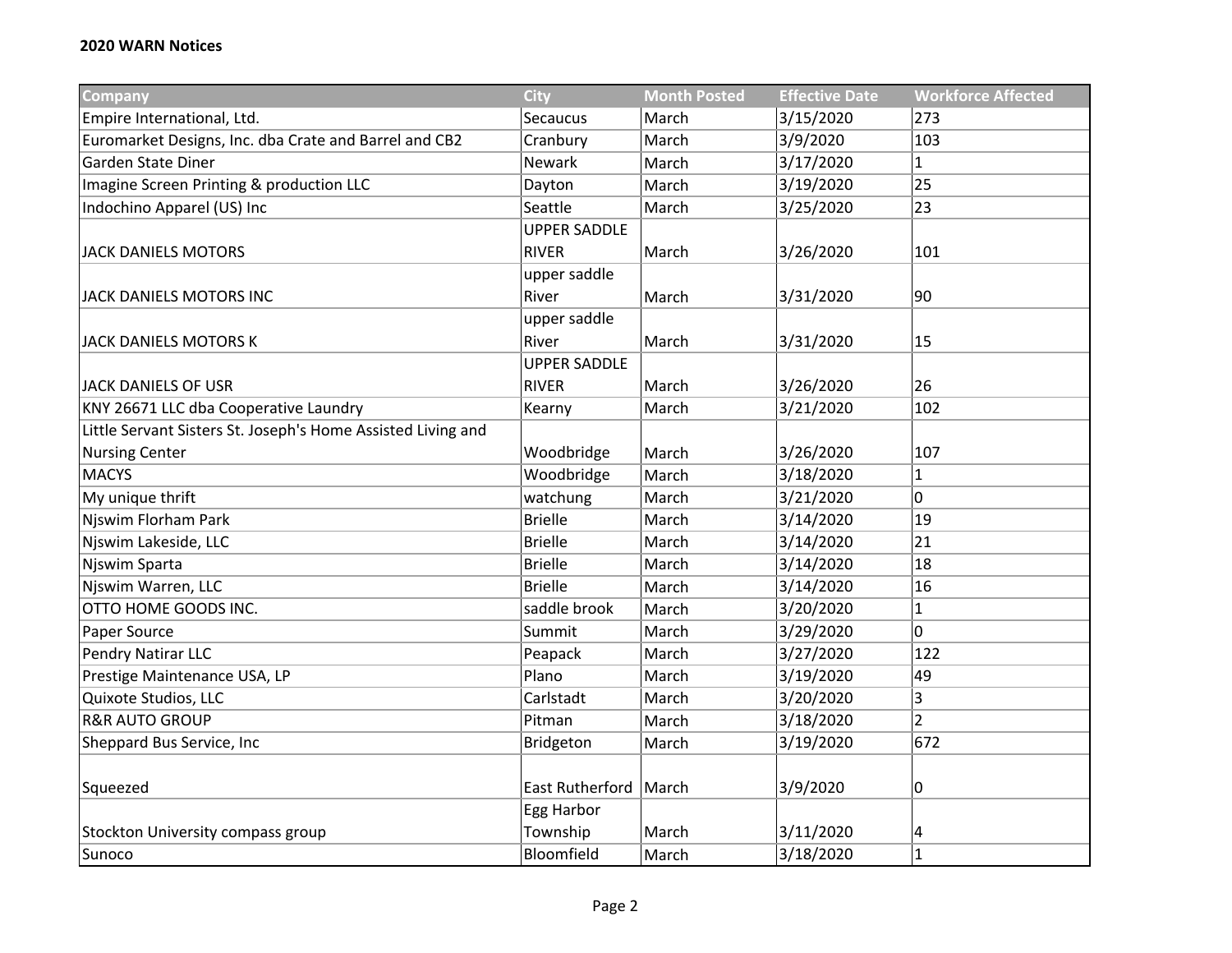| Company                                                  | <b>City</b>              | <b>Month Posted</b> | <b>Effective Date</b> | <b>Workforce Affected</b> |
|----------------------------------------------------------|--------------------------|---------------------|-----------------------|---------------------------|
| WRDH Mt. Laurel Operations, LLC (The ML Hotel)           | Mt. Laurel               | March               | 3/16/2020             | 178                       |
| Willowbrook chicken LLC                                  | Edisom                   | March               | 3/17/2020             | $\mathbf{1}$              |
| Willowbrook chicken Ilc                                  | Edison                   | March               | 3/17/2020             | $\mathbf{1}$              |
| force transfer                                           | jersey city              | March               | 3/13/2020             | 0                         |
| metrofuser                                               | elizabeth                | March               | 3/23/2020             | 15                        |
| stockton compass group                                   | Galloway                 | March               | 3/11/2020             | $\overline{\mathbf{4}}$   |
| usi services group, inc.                                 | chattanooga              | March               | 3/20/2020             | 23695                     |
| A Step Above Health Management Systems LLC               | <b>West Creek</b>        | April               | 4/17/2020             | 3                         |
|                                                          |                          |                     |                       |                           |
| Aldo US INC                                              | Lake Saint Louis April   |                     | 3/31/2020             | 189                       |
| Alpha Entertainment                                      | Stamford                 | April               | 4/10/2020             | 99                        |
| Anthony Robert Salon LLC                                 | Verona                   | April               | 3/23/2020             | 9                         |
| <b>Barneys New York</b>                                  | Lyndhurst                | April               | 4/17/2020             | 6                         |
| <b>Bergen Shippers</b>                                   | North Bergen             | April               | 3/23/2020             | 93                        |
|                                                          |                          |                     |                       |                           |
| Boston Medical Group New Jersey Professional Association | Lundhurst                | April               | 2/27/2020             | $\overline{2}$            |
| <b>Brodrick Baptiste</b>                                 | Hackensack               | April               | 2/16/2020             | 500                       |
| Certified Dermatology Of New Jersey LLC                  | <b>Toms River</b>        | April               | 3/16/2020             | 56                        |
| Drs Zunger and James, LLP                                | Manalapan                | April               | 3/29/2020             | 10                        |
| Edward J Dooley DMD PC                                   | <b>Spring Lake</b>       | April               | 3/24/2020             | 6                         |
| Havana Central NJ1.LLC                                   | <b>EDISON</b>            | April               | 3/15/2020             | 74                        |
| Highway Enterprises Inc.                                 | Rockaway                 | April               | 4/3/2020              | $\overline{2}$            |
| Loreal                                                   | <b>EAST ORANGE</b>       | April               | 3/20/2020             | 0                         |
| NJ Certified Dermatology PC                              | <b>Toms River</b>        | April               | 3/16/2020             | 82                        |
|                                                          |                          |                     |                       |                           |
| NJ EYE PROFESSIONALS, LLC                                | South Plainfield   April |                     | 3/22/2020             | 5                         |
| New Road Pharmacy & Surgical                             | PARSIPPANY               | April               | 4/13/2020             | 6                         |
| Nirvana Nails                                            | Fair Haven               | April               | 3/13/2020             | $\mathbf{1}$              |
| OS Restaurant Services, LLC                              | Tampa                    | April               | 3/15/2020             | 0                         |
| Party Rental Ltd                                         | Teterboro                | April               | 3/14/2020             | 825                       |
| Peserico USA Inc                                         | hackensack               | April               | 4/1/2020              | $\overline{2}$            |
| Phelan Hallinan Diamond & Jones                          | Philadelphia             | April               | 3/27/2020             | 50                        |
| Prospect Airport Services, Inc.                          | Des Plaines              | April               | 3/24/2020             | 255                       |
| SHOPRITE OF OAKLAND, INC.                                | Oakland                  | April               | 6/22/2020             | 352                       |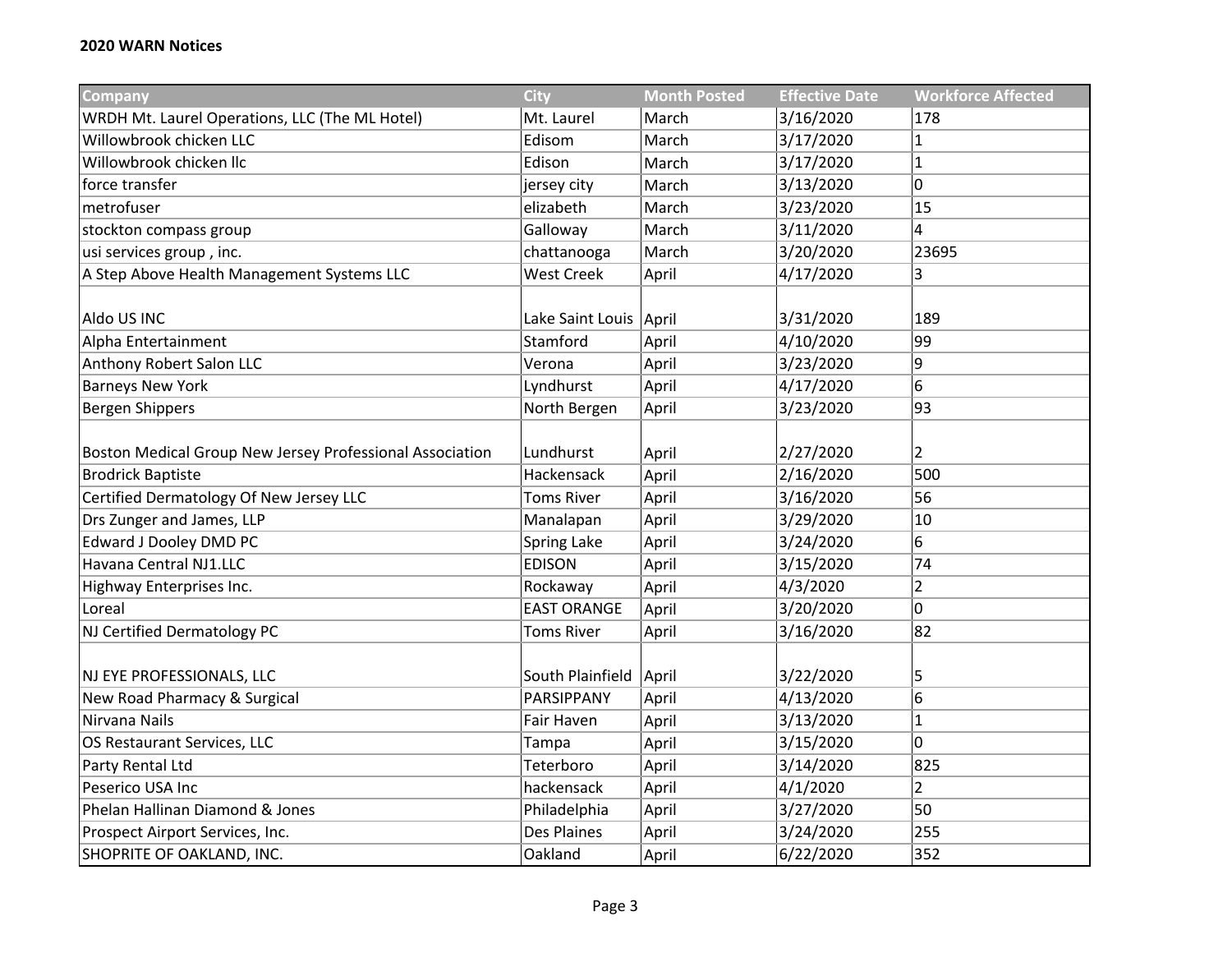| <b>Company</b>                               | City                 | <b>Month Posted</b> | <b>Effective Date</b> | <b>Workforce Affected</b> |
|----------------------------------------------|----------------------|---------------------|-----------------------|---------------------------|
| Sodexo                                       | Matawan              | April               | 6/30/2020             | 71                        |
| Sodexo                                       | Lakewood             | April               | 6/30/2020             | 53                        |
|                                              |                      |                     |                       |                           |
| Specialty MD, Inc.                           | South Plainfield     | April               | 3/22/2020             | 28                        |
| TREESDALE PARTNERS LIMITED LIABILITY COMPANY | New York             | April               | 11/18/2019            | $\mathbf{1}$              |
| Teleperformance USA                          | Mahwah               | April               | 7/31/2020             | 72                        |
| The Brunswick School                         | Jersey City          | April               | 3/31/2020             | 123                       |
| Tropicana Atlantic City Corp.                | <b>Atlantic City</b> | April               | 4/11/2020             | 2704                      |
| Universal Technical Institute                | Bloomfield           | April               | 4/24/2020             | 35                        |
|                                              |                      |                     |                       |                           |
| Vu enterprise, inc                           | Egg Harbor Twp April |                     | 7/1/2019              | 0                         |
|                                              | West Des             |                     |                       |                           |
| ePATHUSA Inc                                 | <b>Moines</b>        | April               | 1/10/2019             | $\mathbf{1}$              |
| east rutherford me llc                       | edison               | April               | 3/15/2020             | 20                        |
| AC Ocean Walk, LLC                           | <b>Atlantic City</b> | May                 | 3/27/2020             | 2948                      |
| <b>Artistic Products LLC</b>                 | Rahway               | May                 | 4/21/2020             | 10                        |
| Augie and Caarmine's Professional Hairstyle  | Hillsdale            | May                 | 3/22/2020             | $\overline{2}$            |
| <b>Boardakan Restaurant Partners</b>         | <b>Atlantic City</b> | May                 | 3/23/2020             | 143                       |
| <b>COLMINEX USA LLC</b>                      | <b>ATLANTIC CITY</b> | May                 | 3/22/2020             | $\mathbf{1}$              |
| DGMG Casino d/b/a Resorts Casino Hotel       | <b>Atlantic City</b> | May                 | 3/16/2020             | 0                         |
| <b>Electro Rent Corporation</b>              | West Hills           | May                 | 5/13/2020             | $\mathbf{1}$              |
|                                              |                      |                     |                       |                           |
| Fairway Market                               | <b>Woodland Park</b> | May                 | 6/5/2020              | 107                       |
|                                              |                      |                     |                       |                           |
| <b>Heritage Bag</b>                          | Logan Township May   |                     | 5/18/2020             | 0                         |
| <b>Hertz Corporation</b>                     | Newark               | May                 | 5/20/2020             | 66                        |
| Nordstrom                                    | Freehold             | May                 | 6/1/2020              | 252                       |
| <b>Omega Engineering</b>                     | Swedesboro           | May                 | 5/26/2020             | 263                       |
| Revignition                                  | Temecula             | May                 | 4/1/2020              | $\mathbf{1}$              |
|                                              |                      |                     |                       |                           |
| Senneca / Thermoseal                         | Gloucester City      | May                 | 6/30/2020             | 47                        |
| VSM-Rostra, LLC                              | Newark               | May                 | 7/15/2020             | 87                        |
| Wolfgang's Steakhouse Grill                  | Somerville           | May                 | 3/16/2020             | 55                        |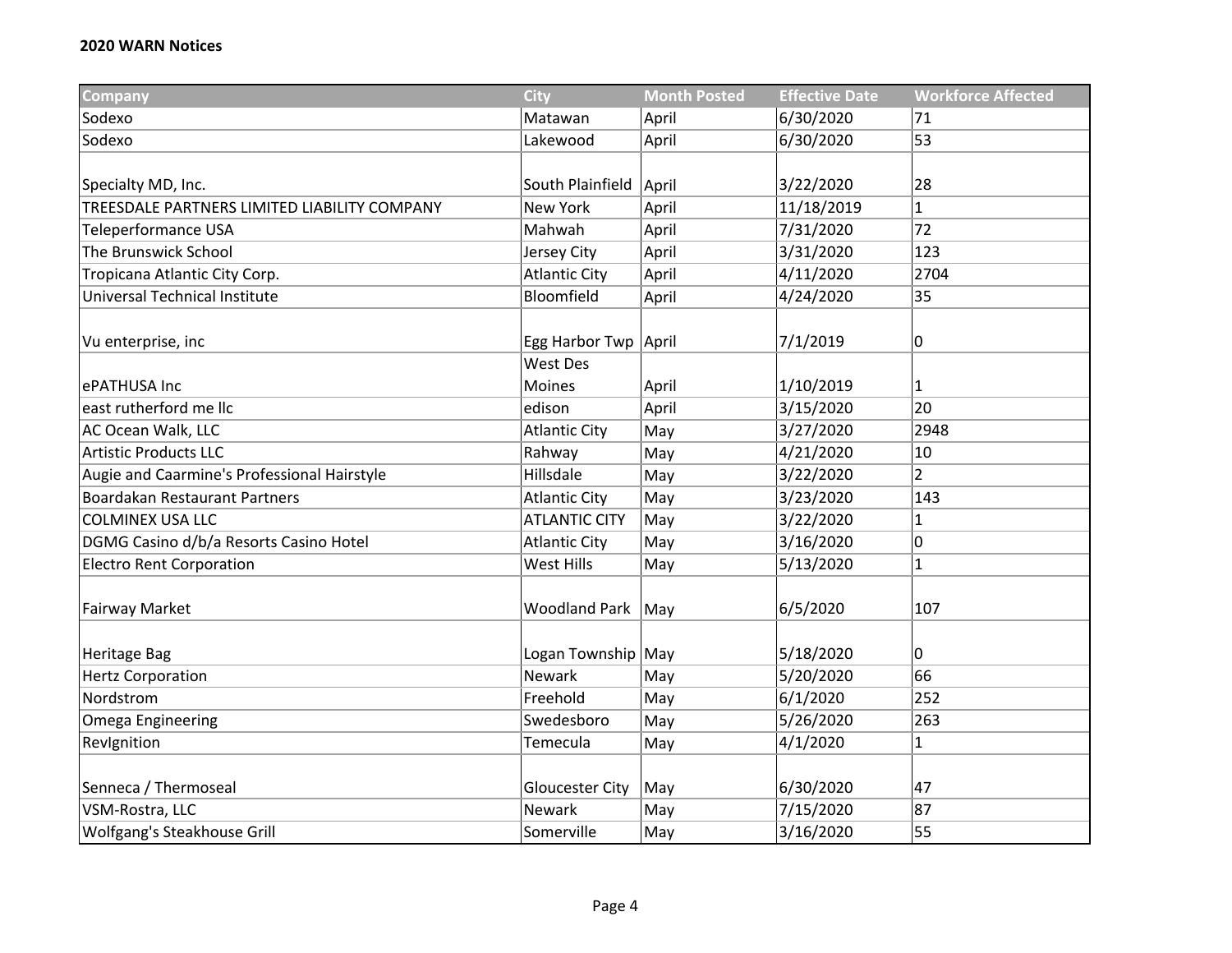| <b>Company</b>                                       | <b>City</b>              | <b>Month Posted</b> | <b>Effective Date</b> | <b>Workforce Affected</b> |
|------------------------------------------------------|--------------------------|---------------------|-----------------------|---------------------------|
|                                                      | Princeton                |                     |                       |                           |
| 1961                                                 | junction                 | June                | 3/20/2020             | 0                         |
| ADESA/automative Finance Corporation                 | Manville                 | June                | 8/1/2020              | 76                        |
| AJS Supermarkets, LLC                                | Hillside                 | June                | 8/21/2020             | 172                       |
| Bed Bath & Beyonf Inc.                               | Totowa                   | June                | 8/22/2020             | 148                       |
| Best of Princeton Inc                                | Princeton                | June                | 10/12/2019            | 6                         |
| Boardwalk 1000 LLC                                   | <b>Atlantic City</b>     | June                | 3/30/2020             | 0                         |
| <b>Destination Maternity Corporation</b>             | Moorestown               | June                | 6/30/2020             | 111                       |
| <b>Hard Rock Cafe</b>                                | <b>Atlantic City</b>     | June                | 3/30/2020             | 200                       |
| Horizon Group USA                                    | WARREN                   | June                | 8/16/2020             | 37                        |
| Keurig Dr Pepper Inc.                                | Plano                    | June                | 7/31/2020             | 69                        |
| Linear Holdings LLC                                  | pennsville               | June                | 3/7/2020              | 3                         |
| Love & Care Non-Emergency Medical Trensportation IIc | Trenton                  | June                | 6/25/2020             | 0                         |
| <b>Marshall Retail Group</b>                         | Las Vegas                | June                | 3/18/2020             | 158                       |
| <b>SWISSPORT CARGO L.P</b>                           | <b>NEWARK</b>            | June                | 3/17/2020             | 189                       |
| <b>Stanley Black &amp; Decker</b>                    | Kennilworth              | June                | 8/28/2020             | 119                       |
| Your Chiropractor Inc.                               | Margate                  | June                | 5/28/2020             | $\mathbf{1}$              |
|                                                      |                          |                     |                       |                           |
| Airport Management Services and Hudson Group         | East Rutherford          | July                | 7/31/2020             | 80                        |
| Cinepolis USA                                        | Hackettstown             | July                | 7/31/2020             | 0                         |
| Gaming Laboratories International, LLC               | Lakewood                 | July                | 7/24/2020             | 56                        |
| Golden Touch Transportation of NY, Inc.              | Newark                   | July                | 9/30/2020             | 150                       |
| Meritex LLC dba Park Hotels and Resorts              | Piscataway               | July                | 9/21/2020             | 99                        |
| Prime EFS LLC                                        | Bellmawr                 | July                | 10/3/2020             | 115                       |
| Prime EFS LLC                                        | Elizabeth                | July                | 10/3/2020             | 96                        |
| Prime EFS LLC                                        | Monachie                 | July                | 10/3/2020             | 63                        |
| Simmons Pet Food                                     | Pennsauken               | July                | 8/24/2020             | 176                       |
|                                                      | Egg Harbor               |                     |                       |                           |
| Spirit Airlines Inc.                                 | Township                 | July                | 10/1/2020             | 59                        |
| United Airlines, Inc.                                | Newark                   | July                | 10/1/2020             | 7264                      |
| Walmart Inc. Store #2171                             | Princeton                | July                | 7/22/2020             | 205                       |
| <b>AL=MIGHTY GREEN TEAM</b>                          | scranton                 | August              | 4/17/2020             | 400                       |
|                                                      |                          |                     |                       |                           |
| Airport Management Services and Hudson Group         | East Rutherford   August |                     | 8/31/2020             | 87                        |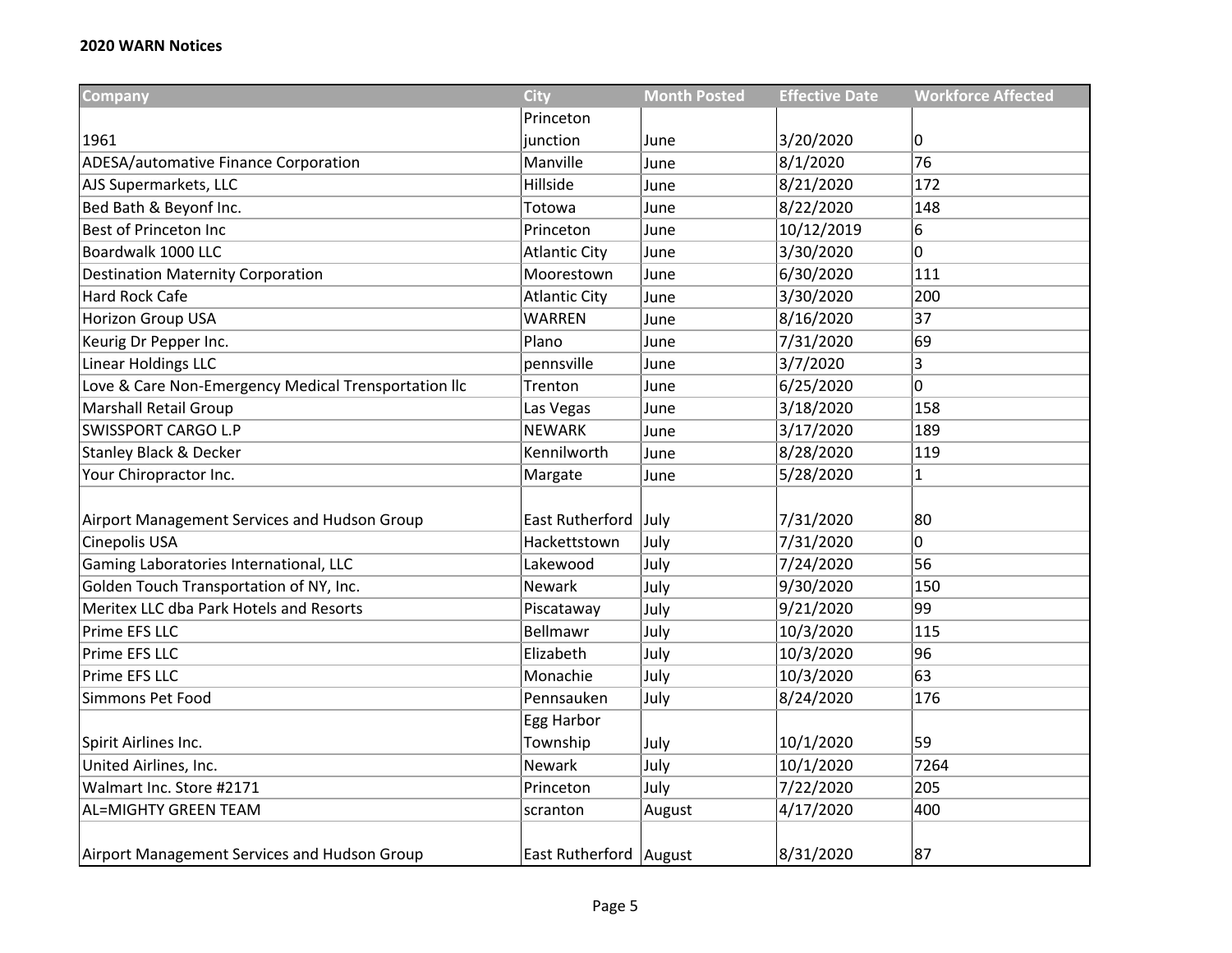| <b>Company</b>                                      | <b>City</b>           | <b>Month Posted</b> | <b>Effective Date</b> | <b>Workforce Affected</b> |
|-----------------------------------------------------|-----------------------|---------------------|-----------------------|---------------------------|
| Certech, Inc.                                       | Wood-Ridge            | August              | 12/31/2021            | 267                       |
| Compass Group, dba Chartwells Higher Education at   |                       |                     |                       |                           |
| <b>Montclair State University</b>                   | Montclair             | August              | 8/21/2020             | 105                       |
|                                                     |                       |                     |                       |                           |
| European Gourmet Foods Inc.                         | <b>Woodland Park</b>  | August              | 9/30/2020             | 29                        |
| Freeport-McMoRan (DBA Phelps Dodge Industries)      | Elizabeth             | August              | 10/16/2020            | 48                        |
| Frontier Airlines, Inc.                             | Denver                | August              | 10/1/2020             | 138                       |
| <b>Grand Lux Cafe</b>                               | Cherry Hill           | August              | 8/31/2020             | 117                       |
| HMSHost - Elwood                                    | Elwood                | August              | 10/15/2020            | $\overline{2}$            |
| <b>HMSHost - Galloway</b>                           | Galloway              | August              | 10/15/2020            | 36                        |
| HMSHost - Milltown                                  | Milltown              | August              | 10/15/2020            | 4                         |
| HMSHost - Mt. Laurel                                | Mt. Laurel            | August              | 10/15/2020            | 10                        |
| HMSHost - Pennsgrove                                | Pennsgrove            | August              | 10/15/2020            | 4                         |
| HMSHost - Penssgrove                                | Pennsgrove            | August              | 10/15/2020            | $\overline{7}$            |
| <b>HMSHost - Pomona</b>                             | Pomona                | August              | 10/15/2020            | 36                        |
| <b>HMSHost - Secaucus</b>                           | Secaucus              | August              | 10/15/2020            | $\overline{2}$            |
| HMSHost - South Amboy                               | South Amboy           | August              | 10/15/2020            | 53                        |
| <b>HMSHost - Trenton</b>                            | Trenton               | August              | 10/15/2020            | 4                         |
| <b>HMSHost - Trenton</b>                            | Trenton               | August              | 10/15/2020            | 0                         |
|                                                     |                       |                     |                       |                           |
| <b>HMSHost - Wall Township</b>                      | Wall Township         | August              | 10/15/2020            | 8                         |
| HMSHost - Woodbridge                                | Woodbridge            | August              | 10/15/2020            | 15                        |
| HMSHost - Woodbridge                                | Woodbridge            | August              | 10/15/2020            | 24                        |
| <b>HMSHost-Cranbury</b>                             | Cranbury              | August              | 10/15/2020            | 55                        |
| HMSHost -Ridgefield                                 | Ridgefield            | August              | 10/15/2020            | $\overline{3}$            |
| HMSHost -Starbucks Terminal C                       | Newark                | August              | 10/15/2020            | 223                       |
| <b>HMSHost Corporation - Elizabeth</b>              | Elizabeth             | August              | 10/15/2020            | 169                       |
| <b>HMSHost Corporation -Starbucks</b>               | <b>Newark</b>         | August              | 10/15/2020            | 223                       |
| HMSHost- Cherry Hill                                | Cherry Hill           | August              | 10/15/2020            | 14                        |
| <b>HMSHost-Montvale</b>                             | Montvale              | August              | 10/15/2020            | 33                        |
|                                                     |                       |                     |                       |                           |
| <b>Hilton Woodcliff Lake</b>                        | <b>Woodcliff Lake</b> | August              | 9/14/2020             | 95                        |
| IPIC Theaters, LLC.                                 | For Lee               | August              | 9/12/2020             | 124                       |
| Legacy Financial Partners/Brehne Financial Partners | Fairfield             | August              | 8/14/2020             | $\mathbf{1}$              |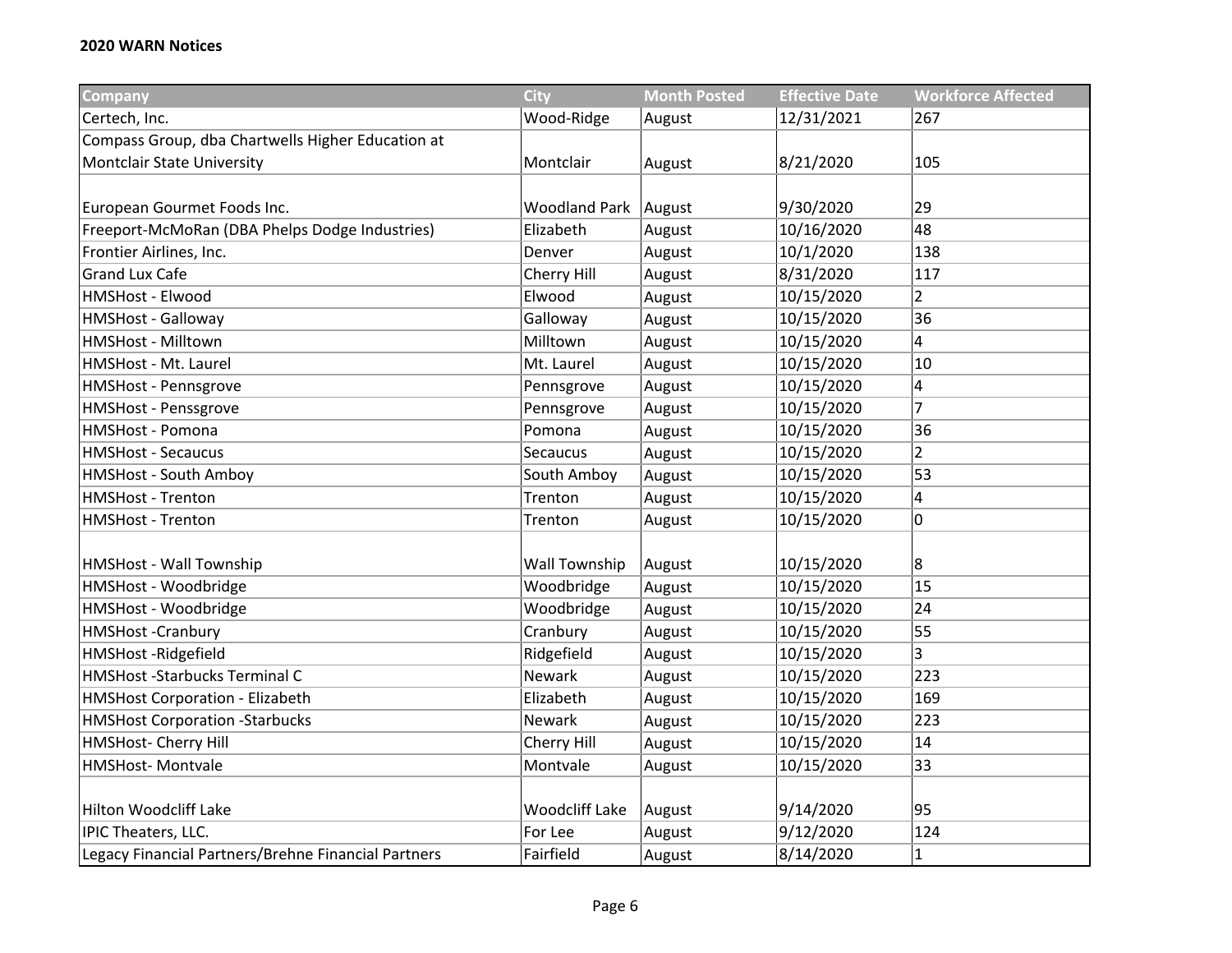## **2020 WARN Notices**

| <b>Company</b>                                          | <b>City</b>               | <b>Month Posted</b> | <b>Effective Date</b> | <b>Workforce Affected</b> |
|---------------------------------------------------------|---------------------------|---------------------|-----------------------|---------------------------|
| Power Wellness Management LLC as manager for the Virtua |                           |                     |                       |                           |
| <b>Fitness Canter-Moorestown</b>                        | Lombard                   | August              | 8/26/2020             | 120                       |
| Spirit Airlines, Inc,                                   | Miramar                   | August              | 10/31/2020            | $\mathbf{1}$              |
| <b>Stockton Compass Group</b>                           | Galloway                  | August              | 3/11/2020             | $\mathbf 0$               |
| United Airlines, Inc.                                   | Newark                    | August              | 10/30/2020            | 141                       |
| WHM revere LLC (Wyndham Hotel)                          | Florham Park              | August              | 9/30/2020             | 154                       |
| Airport Management Services and Hudson Group            | East Rutherford September |                     | 10/1/2020             | 114                       |
| Alaris Health at Boulevard East                         | Guttenberg                | September           | 11/15/2020            | 100                       |
| <b>Aramark at Drew University</b>                       | Madison                   | September           | 9/30/2020             | 48                        |
| Briad Lodging Group Branchburg II, LLC                  | <b>Branchburg</b>         | September           | 11/10/2020            | 11                        |
| Briad Lodging Group TPS, LLC                            | <b>Branchburg</b>         | September           | 11/10/2020            | 11                        |
| Century 21 - American Dream                             | East Rutherford September |                     | 9/11/2020             | 70                        |
| Century 21 - Distribution & Corporate Offices           | Secaucus                  | September           | 9/11/2020             | 757                       |
| Century 21 Department Stores, LLC                       | Secaucus                  | September           | 9/11/2020             | 757                       |
| Century 21 Stores - Jersey Gardens                      | Elizabeth                 | September           | 9/11/2020             | 33                        |
| Century 21 Stores - Morristown                          | Morristown                | September           | 9/11/2020             | 29                        |
| Century 21 Stores - Paramus Store                       | Paramus                   | September           | 9/11/2020             | 74                        |
| Dave & Busters                                          | Wayne                     | September           | 11/8/2020             | 107                       |
| <b>GBT US LLC.</b>                                      | Jersey City               | September           | 10/23/2020            | 90                        |
| <b>Neiman Marcus</b>                                    | Paramus                   | September           | 9/23/2020             | 42                        |
| Performance Food Group Customized Distribution          | Westampton                | September           | 11/16/2020            | 59                        |
| Safran                                                  | wall Township             | September           | 12/31/2020            | 27                        |
| Signature Flight Support LLC                            | <b>Atlantic City</b>      | September           | 8/18/2020             | $\mathbf 0$               |
| The Neiman Marcus Group LLC                             | Mountainside              | September           | 11/25/2020            | $\overline{2}$            |
| The Neiman Marcus Group LLC - Paramus                   | Paramus                   | September           | 11/25/2020            | 42                        |
| The Neiman Marcus Group LLC - Short Hills               | <b>Short Hills</b>        | September           | 11/25/2020            | 56                        |
| burlington woods nursing home                           | burlington                | September           | 8/23/3030             | 20                        |
| <b>ABM Aviation</b>                                     | Newark                    | October             | 4/9/2020              | 35                        |
| <b>AHG Montclair Beverage LLC</b>                       | Montclair                 | October             | 9/14/2020             | 64                        |
| Flight Centre Travel Groupi USA                         | Montvale                  | October             | 9/30/2020             | 166                       |
| JAFFA FOOD SERVICE INC ( MANHATTAN BAGEL)               | Sayreville                | October             | 10/1/2020             | $\mathbf 1$               |
| Lord & Taylor - Bridgewater                             | Bridgewater               | October             | 12/1/2020             | 55                        |